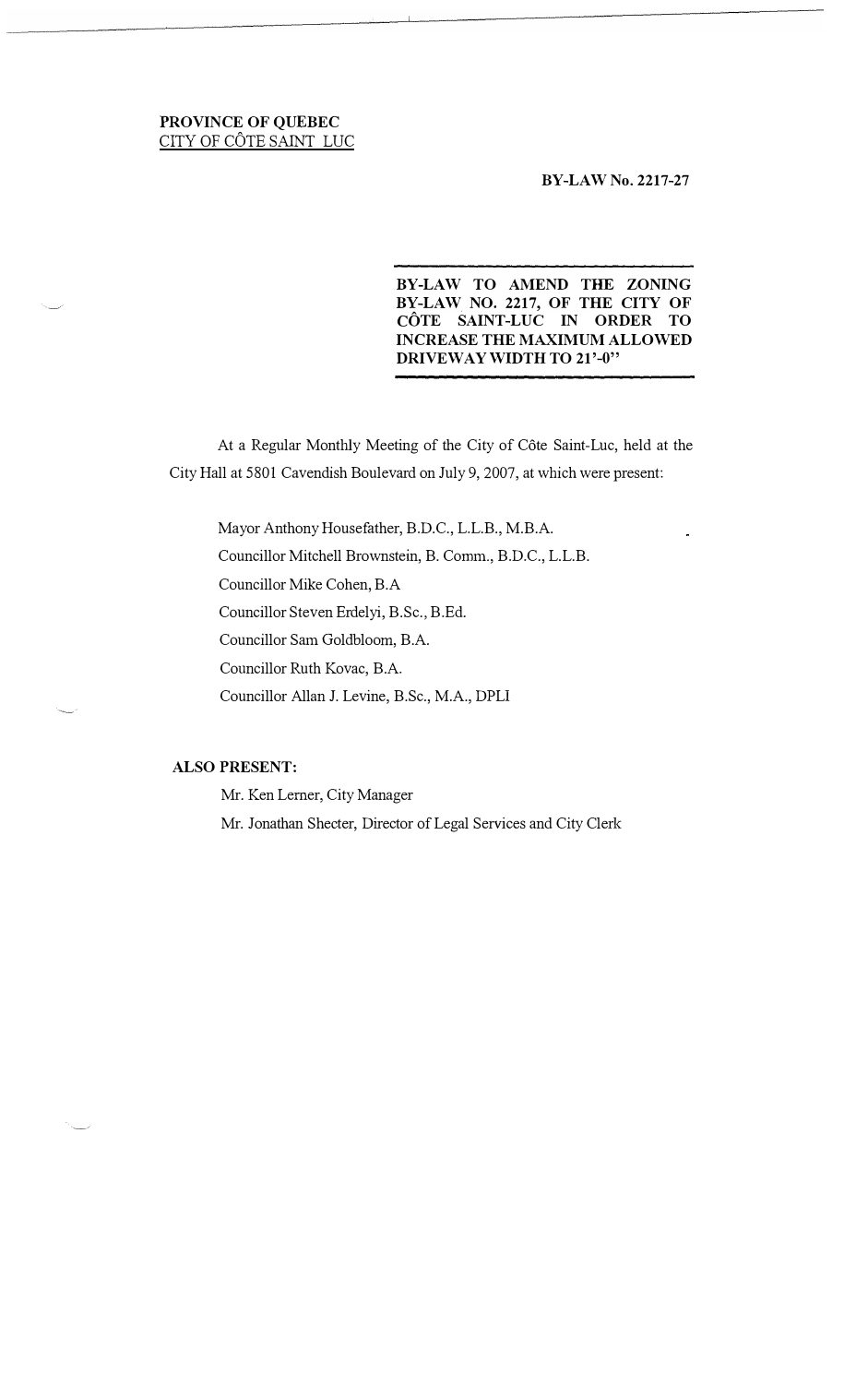**- 2-**

**IT IS ENACTED AND ORDAINED by By-Law 2217-27 entitled:** 

**"By-Law to amend the zoning by-law No. 2217, of the City of Cote Saint-Luc in order to increase the maximum allowed driveway width to 21 '-0' '."** 

**By-Law 2217 entitled "Zoning By-Law of the City of Cote Saint-Luc", as amended from time to time is hereby further amended as follows:** 

### **ARTICLE 1**

**The following articles: article 5-1-1 e), sub-paragraph a); article 7-2-2 and article 7-2-3 are amended in order to replace the dimension "5.49m (18 ft)" by the dimension "6.4m (21 ft.)" concerning the maximum permitted width for driveways.** 

#### **ARTICLE 2**

**Notwithstanding any provision to the contrary, no tree may be felled in the expansion of a driveway except as consistent with chapter 11 of zoning by-law 2217.** 

#### **ARTICLE 3**

**The present By-Law shall come into force according to law.** 

**ANTHONY HOUSEFATHER MAYOR** IØN. **ZHAN SHECTER DUECTOR OF LEGAL SERVICES** AND ETTY CLERK

**ORIGINAL**